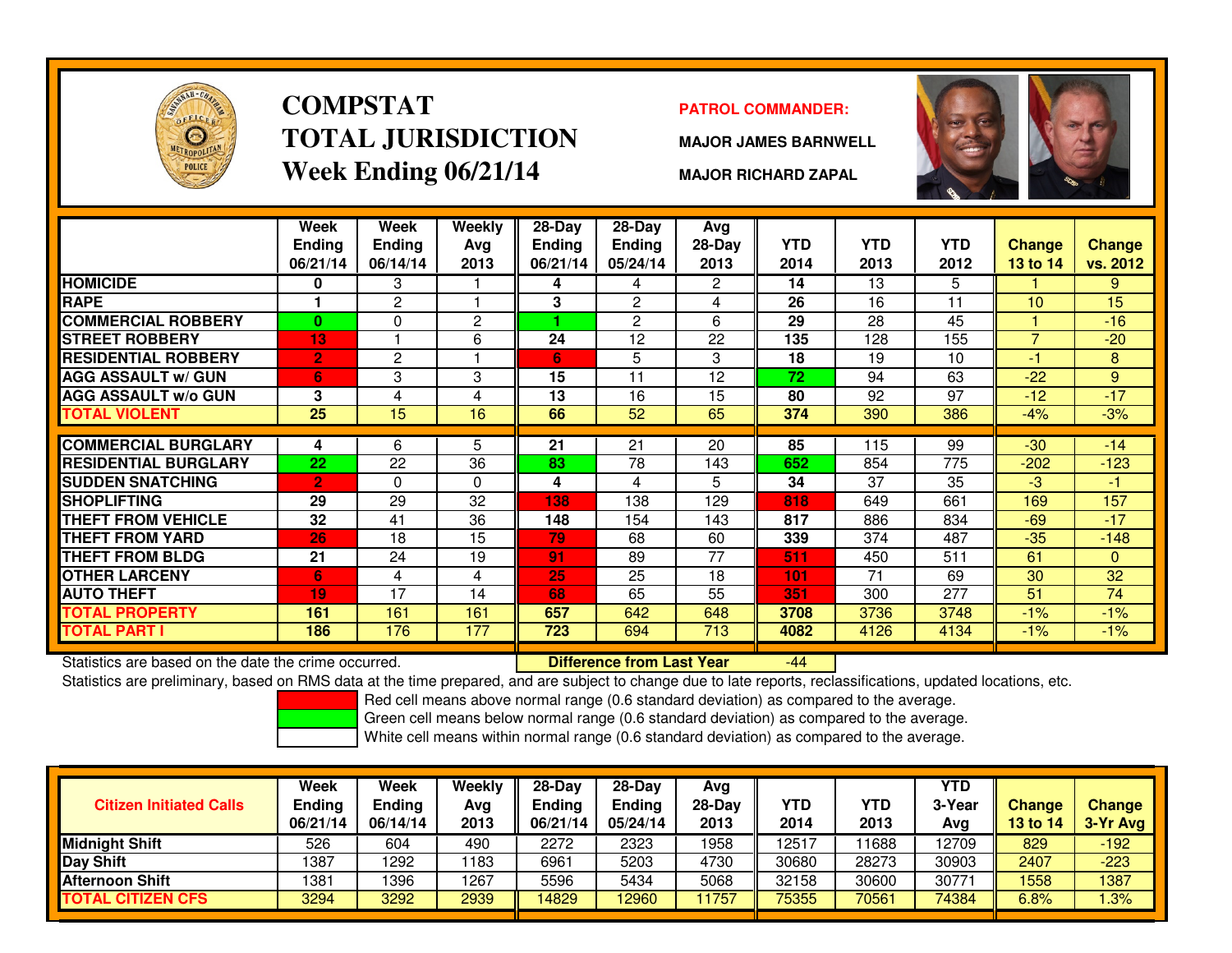

## **COMPSTATWEST CHATHAM PRECINCTWeek Ending 06/21/14**

**PRECINCT COMMANDER:**



**CAPT. CHARLES HALL**

|                             | Week<br><b>Ending</b><br>06/21/14 | Week<br><b>Ending</b><br>06/14/14 | Weekly<br>Avg<br>2013 | $28 - Day$<br><b>Ending</b><br>06/21/14 | $28 - Day$<br><b>Ending</b><br>05/24/14 | Avg<br>$28-Day$<br>2013 | <b>YTD</b><br>2014 | <b>YTD</b><br>2013 | <b>YTD</b><br>2012 | <b>Change</b><br>13 to 14 | <b>Change</b><br>vs. 2012 |
|-----------------------------|-----------------------------------|-----------------------------------|-----------------------|-----------------------------------------|-----------------------------------------|-------------------------|--------------------|--------------------|--------------------|---------------------------|---------------------------|
| <b>HOMICIDE</b>             | 0                                 | $\Omega$                          | 0                     | 0                                       | 0                                       | $\Omega$                | 0                  |                    | 0                  | $-1$                      | $\overline{0}$            |
| <b>RAPE</b>                 | 0                                 | $\Omega$                          | $\Omega$              | $\bf{0}$                                | 0                                       |                         | 6                  | 4                  | 3                  | $\overline{2}$            | 3                         |
| <b>COMMERCIAL ROBBERY</b>   | 0                                 | $\mathbf{0}$                      | 0                     | 0                                       | 0                                       |                         | 4                  | 4                  | 8                  | $\mathbf{0}$              | $-4$                      |
| <b>STREET ROBBERY</b>       | 0                                 | $\Omega$                          | $\Omega$              | $\bf{0}$                                | 0                                       | $\overline{c}$          | 10                 | 14                 | 21                 | $-4$                      | $-11$                     |
| <b>RESIDENTIAL ROBBERY</b>  | 0                                 |                                   | 0                     | $\overline{2}$                          | 3                                       |                         | 7                  | 4                  | $\Omega$           | 3                         | $7^{\circ}$               |
| <b>AGG ASSAULT w/ GUN</b>   | 0                                 | $\Omega$                          | $\Omega$              | $\overline{2}$                          |                                         |                         | 6                  | 10                 | 7                  | $-4$                      | $-1$                      |
| <b>AGG ASSAULT w/o GUN</b>  |                                   | $\overline{c}$                    |                       | 4                                       | 3                                       | 3                       | 11                 | 15                 | 15                 | $-4$                      | $-4$                      |
| <b>TOTAL VIOLENT</b>        |                                   | 3                                 | $\overline{2}$        | 8                                       | 7                                       | 8                       | 44                 | 52                 | 54                 | $-15%$                    | $-19%$                    |
|                             |                                   |                                   |                       |                                         |                                         |                         |                    |                    |                    |                           |                           |
| <b>COMMERCIAL BURGLARY</b>  | 0                                 |                                   |                       | 4                                       | 4                                       | $\overline{2}$          | 15                 | 13                 |                    | 2                         | 8                         |
| <b>RESIDENTIAL BURGLARY</b> | 5                                 | 2                                 | 6                     | 16                                      | 13                                      | 25                      | 116                | 139                | 117                | $-23$                     | -1                        |
| <b>SUDDEN SNATCHING</b>     | 0                                 | $\Omega$                          | $\Omega$              | $\bf{0}$                                | 0                                       | $\Omega$                | $\mathbf{2}$       | $\Omega$           | 4                  | 2                         | $-2$                      |
| SHOPLIFTING                 | 8                                 | 6                                 | 3                     | 28                                      | 24                                      | 12                      | 119                | 72                 | 62                 | 47                        | 57                        |
| <b>THEFT FROM VEHICLE</b>   | 6                                 | 9                                 | 5                     | 25                                      | 24                                      | 21                      | 145                | 112                | 107                | 33                        | 38                        |
| <b>THEFT FROM YARD</b>      | 3                                 |                                   | $\mathbf{2}$          | 5                                       | 3                                       | 8                       | 55                 | 48                 | 87                 | $\overline{7}$            | $-32$                     |
| <b>THEFT FROM BLDG</b>      | 5                                 | 4                                 | 3                     | 18                                      | 16                                      | 11                      | 96                 | 61                 | 90                 | 35                        | 6                         |
| <b>OTHER LARCENY</b>        | 1                                 |                                   |                       | 5                                       | 5                                       | 2                       | 20                 | $\overline{7}$     | 11                 | 13                        | 9                         |
| <b>AUTO THEFT</b>           | 3                                 | 4                                 | $\overline{2}$        | 9                                       | 8                                       | 9                       | 67                 | 43                 | 36                 | 24                        | 31                        |
| <b>TOTAL PROPERTY</b>       | 31                                | 28                                | 23                    | 110                                     | 97                                      | 91                      | 635                | 495                | 521                | 28%                       | 22%                       |
| <b>TOTAL PART I</b>         | 32                                | 31                                | 25                    | 118                                     | 104                                     | 99                      | 679                | 547                | 575                | 24%                       | 18%                       |

Statistics are based on the date the crime occurred. **Difference from Last Year** 

<sup>132</sup>

Statistics are preliminary, based on RMS data at the time prepared, and are subject to change due to late reports, reclassifications, updated locations, etc.

Red cell means above normal range (0.6 standard deviation) as compared to the average.

Green cell means below normal range (0.6 standard deviation) as compared to the average.

| <b>Citizen Initiated Calls</b> | <b>Week</b><br><b>Ending</b><br>06/21/14 | Week<br><b>Ending</b><br>06/14/14 | Weekly<br>Avg<br>2013 | $28-Day$<br><b>Ending</b><br>06/21/14 | $28-Dav$<br><b>Ending</b><br>05/24/14 | Avg<br>28-Dav<br>2013 | YTD<br>2014 | YTD<br>2013 | <b>YTD</b><br>3-Year<br>Avg | <b>Change</b><br><b>13 to 14</b> | <b>Change</b><br>3-Yr Avg |
|--------------------------------|------------------------------------------|-----------------------------------|-----------------------|---------------------------------------|---------------------------------------|-----------------------|-------------|-------------|-----------------------------|----------------------------------|---------------------------|
| <b>Midnight Shift</b>          | 109                                      | 133                               | 97                    | 466                                   | 471                                   | 389                   | 2504        | 2265        | $251^{\circ}$               | 239                              |                           |
| Day Shift                      | 286                                      | 258                               | 242                   | 2724                                  | 1015                                  | 967                   | 6288        | 5754        | 6227                        | 534                              | 61                        |
| <b>Afternoon Shift</b>         | 306                                      | 333                               | 259                   | 1239                                  | 980                                   | 1036                  | 6778        | 6208        | 6643                        | 570                              | 135                       |
| <b>TOTAL CITIZEN CFS</b>       | 701                                      | 701                               | 598                   | 4429                                  | 2466                                  | 2392                  | 15570       | 14227       | 15381                       | 9.4%                             | .2%                       |

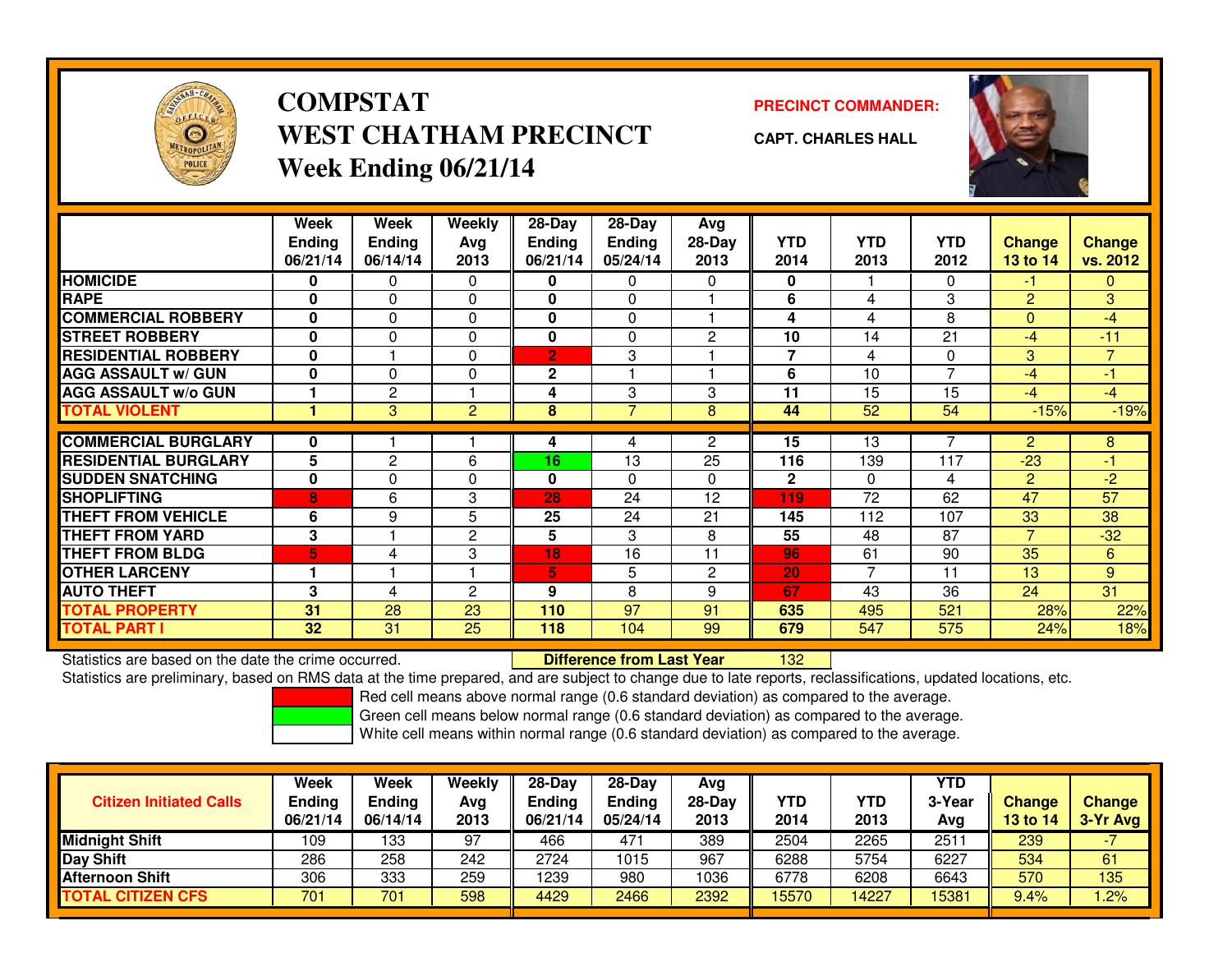

## **COMPSTATDOWNTOWN PRECINCTWeek Ending 06/21/14**

**PRECINCT COMMANDER:**

**CAPT. BEN HERRON**



|                             | Week           | Week           | Weekly         | $28-Day$       | $28 - Day$     | Avg            |                 |            |                |                |               |
|-----------------------------|----------------|----------------|----------------|----------------|----------------|----------------|-----------------|------------|----------------|----------------|---------------|
|                             | <b>Ending</b>  | <b>Ending</b>  | Avg            | <b>Ending</b>  | Ending         | 28-Day         | <b>YTD</b>      | <b>YTD</b> | <b>YTD</b>     | <b>Change</b>  | <b>Change</b> |
|                             | 06/21/14       | 06/14/14       | 2013           | 06/21/14       | 05/24/14       | 2013           | 2014            | 2013       | 2012           | 13 to 14       | vs. 2012      |
| <b>HOMICIDE</b>             | 0              |                | 0              |                |                |                | $\mathbf{2}$    | 5          |                | $-3$           |               |
| <b>RAPE</b>                 | $\bf{0}$       | $\Omega$       | $\Omega$       | 0              | $\Omega$       |                | 4               | 4          | 3              | $\Omega$       |               |
| <b>COMMERCIAL ROBBERY</b>   | 0              | 0              | 0              | 0              | 0              |                | 4               | 3          | 6              |                | $-2$          |
| <b>STREET ROBBERY</b>       | 4              | 0              | $\overline{c}$ | 7              | 4              | 8              | 31              | 51         | 51             | $-20$          | $-20$         |
| <b>RESIDENTIAL ROBBERY</b>  | 0              | 0              | 0              | 0              | $\Omega$       |                | $\bf{0}$        | 4          | $\overline{2}$ | $-4$           | $-2$          |
| <b>AGG ASSAULT w/ GUN</b>   |                | $\Omega$       |                |                | $\overline{c}$ | 3              | 13              | 24         | 12             | $-11$          |               |
| <b>AGG ASSAULT w/o GUN</b>  | $\bf{0}$       | 0              |                | $\overline{2}$ | 3              | 4              | 22              | 21         | 29             |                | $-7$          |
| <b>TOTAL VIOLENT</b>        | 5              |                | $\overline{4}$ | 11             | 10             | 18             | 76              | 112        | 104            | $-32%$         | $-27%$        |
| <b>COMMERCIAL BURGLARY</b>  |                |                |                |                |                | 3              | 17              | 11         | 16             | 6              |               |
|                             |                | 2              |                | 5.<br>7        | 5              |                |                 |            |                |                |               |
| <b>RESIDENTIAL BURGLARY</b> | 4              | $\overline{2}$ | 3              |                | 3              | 13             | 53              | 90         | 76             | $-37$          | $-23$         |
| <b>SUDDEN SNATCHING</b>     |                | 0              | $\Omega$       | $\mathbf 2$    |                | $\overline{2}$ | 12 <sub>2</sub> | 19         | 17             | -7             | $-5$          |
| <b>SHOPLIFTING</b>          |                | 6              | 4              | 14             | 17             | 17             | 111             | 76         | 61             | 35             | 50            |
| <b>THEFT FROM VEHICLE</b>   | 9              | 12             | $\overline{7}$ | 44             | 44             | 29             | 212             | 178        | 179            | 34             | 33            |
| <b>THEFT FROM YARD</b>      | 6              | 3              | 4              | 16             | 14             | 18             | 90              | 118        | 105            | $-28$          | $-15$         |
| <b>THEFT FROM BLDG</b>      | 4              | 5              | 4              | 18             | 16             | 15             | 119             | 84         | 116            | 35             | 3             |
| <b>OTHER LARCENY</b>        | $\overline{2}$ |                |                | 7              | 8              | 4              | 25              | 20         | 14             | 5              | 11            |
| <b>AUTO THEFT</b>           | 3              |                | $\overline{c}$ | 13             | 16             | 9              | 59              | 52         | 45             | $\overline{7}$ | 14            |
| <b>TOTAL PROPERTY</b>       | 31             | 32             | 27             | 126            | 124            | 110            | 698             | 648        | 629            | 8%             | 11%           |
| <b>TOTAL PART I</b>         | 36             | 33             | 31             | 137            | 134            | 128            | 774             | 760        | 733            | 2%             | 6%            |

Statistics are based on the date the crime occurred. **Difference from Last Year** 

<sup>14</sup>

Statistics are preliminary, based on RMS data at the time prepared, and are subject to change due to late reports, reclassifications, updated locations, etc.

Red cell means above normal range (0.6 standard deviation) as compared to the average.

Green cell means below normal range (0.6 standard deviation) as compared to the average.

| <b>Citizen Initiated Calls</b> | Week<br><b>Ending</b><br>06/21/14 | Week<br><b>Ending</b><br>06/14/14 | Weekly<br>Avg<br>2013 | $28-Dav$<br><b>Endina</b><br>06/21/14 | $28-Dav$<br><b>Ending</b><br>05/24/14 | Avg<br>28-Day<br>2013 | <b>YTD</b><br>2014 | YTD<br>2013 | YTD<br>3-Year<br>Avg | <b>Change</b><br>13 to 14 | <b>Change</b><br>3-Yr Avg |
|--------------------------------|-----------------------------------|-----------------------------------|-----------------------|---------------------------------------|---------------------------------------|-----------------------|--------------------|-------------|----------------------|---------------------------|---------------------------|
| <b>Midnight Shift</b>          | 130                               | 126                               | 107                   | 510                                   | 496                                   | 428                   | 2802               | 2667        | 2863                 | 135                       | -61                       |
| Day Shift                      | 254                               | 234                               | 208                   | 954                                   | 919                                   | 832                   | 5291               | 5065        | 5380                 | 226                       | $-89$                     |
| Afternoon Shift                | 246                               | 225                               | 226                   | 945                                   | 980                                   | 905                   | 5823               | 5541        | 3988                 | 282                       | 1835                      |
| <b>TOTAL CITIZEN CFS</b>       | 630                               | 585                               | 541                   | 2409                                  | 2395                                  | 2165                  | 13916              | 13273       | 12232                | 4.8%                      | 13.8%                     |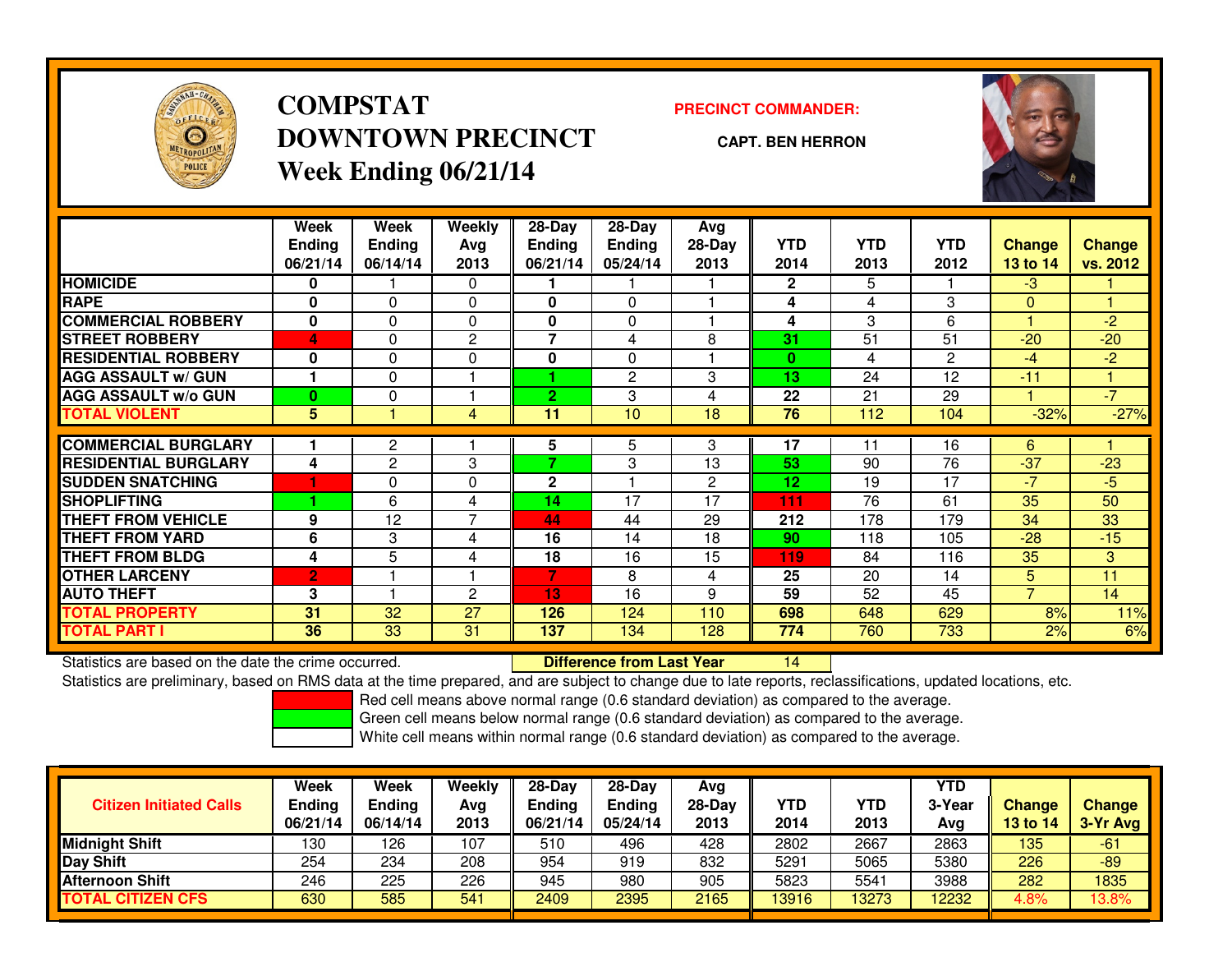

## **COMPSTATCENTRAL PRECINCT CAPT. DEVONN ADAMSWeek Ending 06/21/14**

**PRECINCT COMMANDER:**



|                             | Week           | Week                     | Weekly         | $28-Day$       | $28$ -Day             | Avg            |              |            |            |                 |                |
|-----------------------------|----------------|--------------------------|----------------|----------------|-----------------------|----------------|--------------|------------|------------|-----------------|----------------|
|                             | <b>Ending</b>  | <b>Ending</b>            | Avg            | <b>Ending</b>  | Ending                | $28-Day$       | <b>YTD</b>   | <b>YTD</b> | <b>YTD</b> | <b>Change</b>   | <b>Change</b>  |
|                             | 06/21/14       | 06/14/14                 | 2013           | 06/21/14       | 05/24/14              | 2013           | 2014         | 2013       | 2012       | <b>13 to 14</b> | vs. 2012       |
| <b>HOMICIDE</b>             | 0              | $\overline{2}$           | $\Omega$       | $\mathbf{2}$   | $\mathbf{2}^{\prime}$ |                | 9            | 3          | 3          | 6               | 6              |
| <b>RAPE</b>                 |                | 0                        | 0              |                | 0                     | 0              | 7            | 3          | 0          | 4               | $\overline{7}$ |
| <b>COMMERCIAL ROBBERY</b>   | 0              | $\Omega$                 | 0              | 0              | 0                     |                | 8            | 6          | 9          | $\overline{2}$  | $-1$           |
| <b>STREET ROBBERY</b>       | 5              |                          |                | 10             | 5                     | 5              | 52           | 29         | 37         | 23              | 15             |
| <b>RESIDENTIAL ROBBERY</b>  |                | 0                        | $\Omega$       | $\overline{2}$ |                       |                | $\mathbf{2}$ | 4          | 3          | $-2$            | $-1$           |
| <b>AGG ASSAULT w/ GUN</b>   | 3              | $\overline{c}$           |                | 7              | 5                     | 4              | 30           | 28         | 22         | $\overline{2}$  | 8              |
| <b>AGG ASSAULT w/o GUN</b>  |                | 2                        |                | 4              | 6                     | 4              | 21           | 28         | 20         | $-7$            |                |
| <b>TOTAL VIOLENT</b>        | 11             | 7                        | 4              | 26             | 19                    | 17             | 129          | 101        | 94         | 28%             | 37%            |
|                             |                |                          |                |                |                       | $\overline{ }$ |              |            |            |                 |                |
| <b>COMMERCIAL BURGLARY</b>  | $\bf{0}$       |                          | 2              | 4              | 6                     |                | 19           | 42         | 18         | $-23$           |                |
| <b>RESIDENTIAL BURGLARY</b> | 4              | $\overline{\phantom{a}}$ | 9              | 25             | 28                    | 37             | 204          | 230        | 225        | $-26$           | $-21$          |
| <b>SUDDEN SNATCHING</b>     | $\mathbf 0$    | 0                        | $\Omega$       |                |                       |                | 4            | 6          | 6          | $-2$            | $-2$           |
| <b>SHOPLIFTING</b>          | $\mathbf{2}$   | $\Omega$                 | $\overline{c}$ | 7              | 7                     | 8              | 49           | 49         | 17         | $\Omega$        | 32             |
| <b>THEFT FROM VEHICLE</b>   | 12             | 9                        | 9              | 37             | 35                    | 36             | 196          | 204        | 208        | -8              | $-12$          |
| <b>THEFT FROM YARD</b>      | $\overline{9}$ | 9                        | 4              | 32             | 30                    | 16             | 90           | 92         | 117        | -2              | $-27$          |
| <b>THEFT FROM BLDG</b>      | 4              | 8                        | 4              | 22             | 27                    | 17             | 103          | 101        | 86         | $\overline{2}$  | 17             |
| <b>OTHER LARCENY</b>        | $\bf{0}$       |                          |                | 4              | 4                     | 4              | 13           | 11         | 10         | $\overline{2}$  | 3              |
| <b>AUTO THEFT</b>           | 7              | 3                        | 4              | 23             | 20                    | 17             | 119          | 81         | 67         | 38              | 52             |
| <b>TOTAL PROPERTY</b>       | 38             | 38                       | 35             | 155            | 158                   | 142            | 797          | 816        | 754        | $-2%$           | 6%             |
| <b>TOTAL PART I</b>         | 49             | 45                       | 39             | 181            | 177                   | 159            | 926          | 917        | 848        | 1%              | 9%             |

Statistics are based on the date the crime occurred. **Difference from Last Year** 

Statistics are based on the date the crime occurred. **Difference from Last Year Net all Accepts** are based on the date time occurred.<br>Statistics are preliminary, based on RMS data at the time prepared, and are subject to c

Red cell means above normal range (0.6 standard deviation) as compared to the average.

Green cell means below normal range (0.6 standard deviation) as compared to the average.

| <b>Citizen Initiated Calls</b> | Week<br><b>Ending</b><br>06/21/14 | <b>Week</b><br><b>Ending</b><br>06/14/14 | Weekly<br>Avg<br>2013 | $28 - Day$<br>Ending<br>06/21/14 | $28-Dav$<br><b>Endina</b><br>05/24/14 | Avg<br>$28-Day$<br>2013 | YTD<br>2014 | YTD<br>2013 | YTD<br>3-Year<br>Avg | <b>Change</b><br>13 to 14 | <b>Change</b><br>3-Yr Avg |
|--------------------------------|-----------------------------------|------------------------------------------|-----------------------|----------------------------------|---------------------------------------|-------------------------|-------------|-------------|----------------------|---------------------------|---------------------------|
| <b>Midnight Shift</b>          | 112                               | 136                                      | 105                   | 510                              | 532                                   | 419                     | 2698        | 2547        | 2764                 | 151                       | $-66$                     |
| <b>Day Shift</b>               | 271                               | $27 -$                                   | 249                   | 1110                             | 119                                   | 996                     | 6505        | 5971        | 6165                 | 534                       | 340                       |
| <b>Afternoon Shift</b>         | 270                               | 251                                      | 263                   | 1132                             | 170                                   | 1050                    | 6557        | 6433        | 6888                 | 124                       | $-331$                    |
| TOTAL CITIZEN CFS              | 653                               | 658                                      | 616                   | 2752                             | 2821                                  | 2465                    | 15760       | 14951       | 15817                | 5.4%                      | $-0.4%$                   |

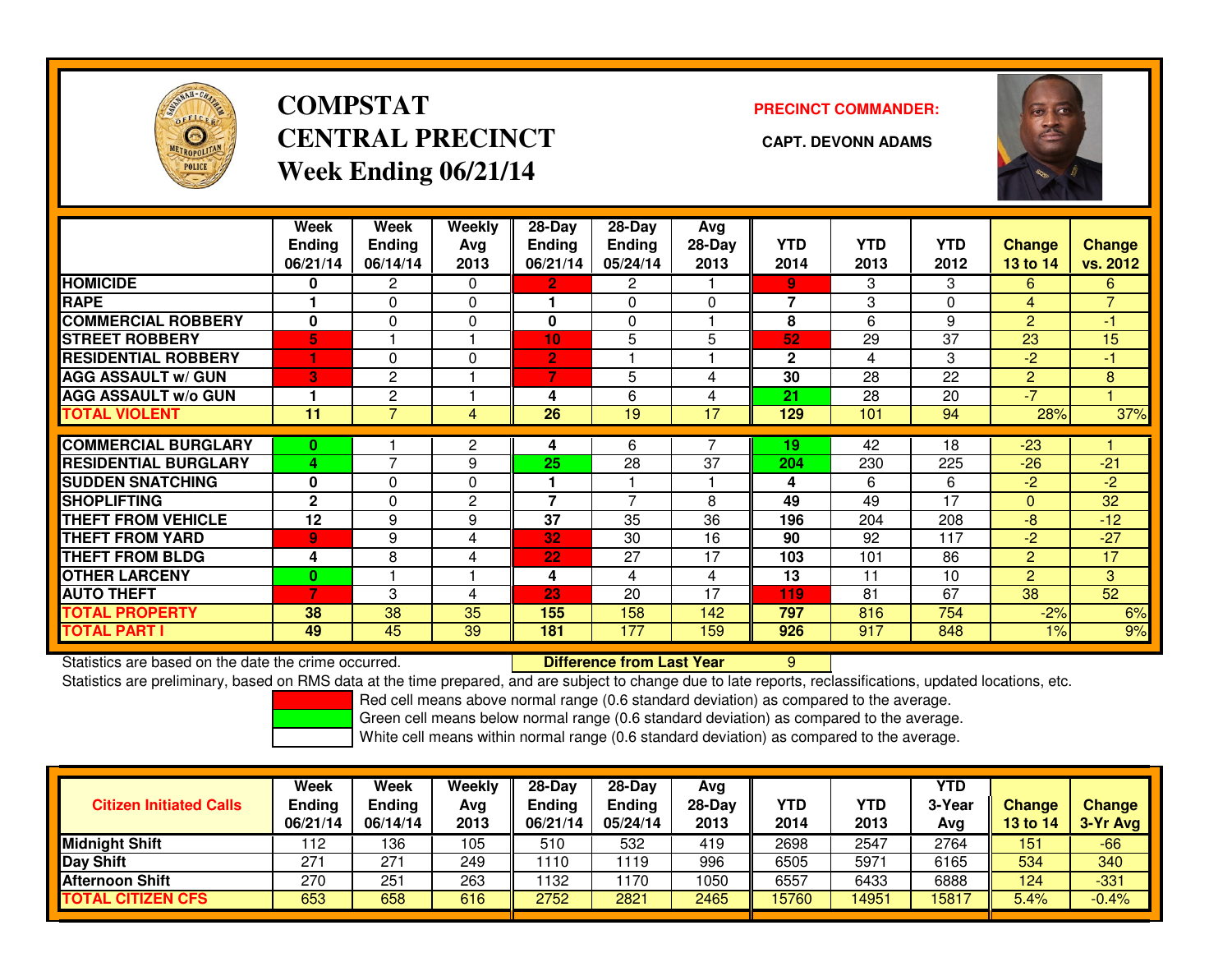

#### **COMPSTAT PRECINCT COMMANDER: SOUTHSIDE PRECINCT CAPT. TERRY SHOOPWeek Ending 06/21/14**



|                             | Week<br><b>Ending</b><br>06/21/14 | Week<br><b>Ending</b><br>06/14/14 | Weekly<br>Avg<br>2013 | 28-Day<br><b>Ending</b><br>06/21/14 | $28-Day$<br>Ending<br>05/24/14 | Avg<br>28-Day<br>2013 | <b>YTD</b><br>2014 | <b>YTD</b><br>2013 | <b>YTD</b><br>2012 | <b>Change</b><br>13 to 14 | <b>Change</b><br>vs. 2012 |
|-----------------------------|-----------------------------------|-----------------------------------|-----------------------|-------------------------------------|--------------------------------|-----------------------|--------------------|--------------------|--------------------|---------------------------|---------------------------|
| <b>HOMICIDE</b>             | 0                                 | 0                                 | 0                     | 0                                   | 0                              | $\Omega$              | $\bf{0}$           | 2                  | 0                  | $-2$                      | 0                         |
| <b>RAPE</b>                 | 0                                 |                                   | 0                     |                                     |                                |                       | $\mathbf{2}$       | $\overline{2}$     | $\overline{c}$     | $\Omega$                  | $\overline{0}$            |
| <b>COMMERCIAL ROBBERY</b>   | 0                                 | $\Omega$                          | 0                     |                                     | 2                              | $\overline{2}$        | 9                  | 9                  | 19                 | $\Omega$                  | $-10$                     |
| <b>STREET ROBBERY</b>       | $\overline{2}$                    | $\Omega$                          |                       | 5                                   | 3                              | 3                     | 23                 | 12                 | 24                 | 11                        | $-1$                      |
| <b>RESIDENTIAL ROBBERY</b>  | 0                                 | $\Omega$                          | $\Omega$              | O                                   | 0                              |                       | 5                  | 2                  | 5                  | 3                         | 0                         |
| <b>AGG ASSAULT w/ GUN</b>   | 0                                 | $\Omega$                          | 0                     |                                     |                                |                       | 4                  | 8                  | ⇁                  | $-4$                      | $-3$                      |
| <b>AGG ASSAULT w/o GUN</b>  | 0                                 | $\Omega$                          | 0                     |                                     |                                | $\overline{2}$        | 8                  | 18                 | 17                 | $-10$                     | $-9$                      |
| <b>TOTAL VIOLENT</b>        | $\mathbf{2}$                      |                                   | 2                     | 9                                   | 8                              | 10                    | 51                 | 53                 | 74                 | $-4%$                     | $-31%$                    |
|                             |                                   |                                   |                       |                                     |                                |                       |                    |                    |                    |                           |                           |
| <b>COMMERCIAL BURGLARY</b>  | $\mathbf 2$                       |                                   |                       | 5                                   | 3                              | 4                     | 20                 | 29                 | 40                 | $-9$                      | $-20$                     |
| <b>RESIDENTIAL BURGLARY</b> | 6                                 | $\overline{c}$                    | 8                     | 15                                  | 10                             | 31                    | 111                | 179                | 178                | $-68$                     | $-67$                     |
| <b>SUDDEN SNATCHING</b>     | 0                                 | $\Omega$                          | $\Omega$              | $\bf{0}$                            | 2                              |                       | 7                  | 6                  | 5                  |                           | $\overline{2}$            |
| <b>ISHOPLIFTING</b>         | 13                                | 9                                 | 15                    | 60                                  | 60                             | 58                    | 331                | 307                | 356                | 24                        | $-25$                     |
| <b>THEFT FROM VEHICLE</b>   |                                   | $\overline{\phantom{a}}$          | $\overline{7}$        | 22                                  | 29                             | 28                    | 137                | 199                | 161                | $-62$                     | $-24$                     |
| <b>THEFT FROM YARD</b>      | 4                                 | $\overline{2}$                    | $\mathbf{2}$          | 12                                  | 10                             | 8                     | 51                 | 50                 | 89                 |                           | $-38$                     |
| <b>THEFT FROM BLDG</b>      | 4                                 | 4                                 | 5                     | 14                                  | 14                             | 19                    | 82                 | 117                | 122                | $-35$                     | $-40$                     |
| <b>OTHER LARCENY</b>        | $\bf{0}$                          | 0                                 |                       |                                     | 2                              | 4                     | 15                 | 21                 | 11                 | $-6$                      | 4                         |
| <b>AUTO THEFT</b>           | 3                                 | 2                                 | $\overline{c}$        | 9                                   | 7                              | 9                     | 46                 | 63                 | 75                 | $-17$                     | $-29$                     |
| <b>TOTAL PROPERTY</b>       | 33                                | 27                                | 40                    | 138                                 | 137                            | 163                   | 800                | 971                | 1037               | $-18%$                    | $-23%$                    |
| <b>TOTAL PART I</b>         | 35                                | 28                                | 43                    | 147                                 | 145                            | 173                   | 851                | 1024               | 1111               | $-17%$                    | $-23%$                    |

Statistics are based on the date the crime occurred. **Difference from Last Year** 

-173

Statistics are preliminary, based on RMS data at the time prepared, and are subject to change due to late reports, reclassifications, updated locations, etc.

Red cell means above normal range (0.6 standard deviation) as compared to the average.

Green cell means below normal range (0.6 standard deviation) as compared to the average.

| <b>Citizen Initiated Calls</b> | Week<br><b>Ending</b><br>06/21/14 | Week<br><b>Ending</b><br>06/14/14 | Weekly<br>Avg<br>2013 | $28-Day$<br><b>Ending</b><br>06/21/14 | $28$ -Day<br><b>Ending</b><br>05/24/14 | Avg<br>$28-Dav$<br>2013 | YTD<br>2014 | YTD<br>2013 | YTD<br>3-Year<br>Avg | <b>Change</b><br>13 to 14 | <b>Change</b><br>3-Yr Avg |
|--------------------------------|-----------------------------------|-----------------------------------|-----------------------|---------------------------------------|----------------------------------------|-------------------------|-------------|-------------|----------------------|---------------------------|---------------------------|
| <b>Midnight Shift</b>          | 84                                | 101                               | 86                    | 367                                   | 412                                    | 343                     | 2154        | 1999        | 2172                 | 155                       | $-18$                     |
| <b>Day Shift</b>               | 276                               | 249                               | 238                   | 1057                                  | 1075                                   | 950                     | 6158        | 5600        | 6165                 | 558                       |                           |
| <b>Afternoon Shift</b>         | 265                               | 250                               | 244                   | 1061                                  | 1067                                   | 976                     | 6062        | 5761        | 6151                 | 301                       | $-89$                     |
| <b>TOTAL CITIZEN CFS</b>       | 625                               | 600                               | 567                   | 2485                                  | 2554                                   | 2269                    | 14374       | 13360       | 14488                | 7.6%                      | $-0.8%$                   |